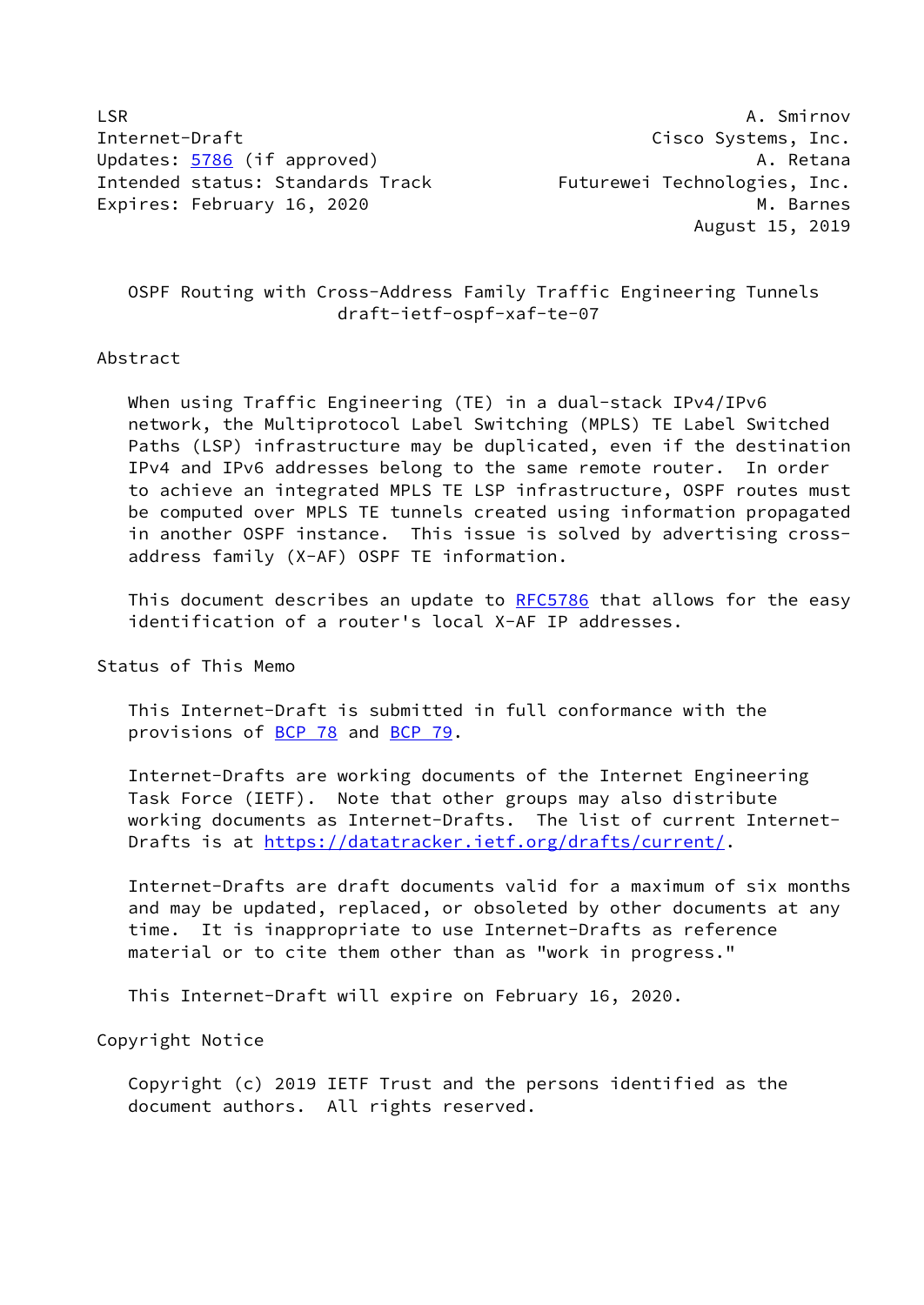<span id="page-1-1"></span>Internet-Draft OSPF Routing with Cross-AF TE tunnels August 2019

This document is subject to [BCP 78](https://datatracker.ietf.org/doc/pdf/bcp78) and the IETF Trust's Legal Provisions Relating to IETF Documents [\(https://trustee.ietf.org/license-info](https://trustee.ietf.org/license-info)) in effect on the date of publication of this document. Please review these documents carefully, as they describe your rights and restrictions with respect to this document. Code Components extracted from this document must include Simplified BSD License text as described in Section 4.e of the Trust Legal Provisions and are provided without warranty as described in the Simplified BSD License.

Table of Contents

|    |                                                               |  |  |  |  |  |  |  |  | $\overline{2}$ |
|----|---------------------------------------------------------------|--|--|--|--|--|--|--|--|----------------|
|    | Requirements Language $\,\ldots\,$ 4                          |  |  |  |  |  |  |  |  |                |
| 3. |                                                               |  |  |  |  |  |  |  |  | $\frac{4}{1}$  |
|    |                                                               |  |  |  |  |  |  |  |  |                |
|    | $\underline{4.1}$ . Automatically Switched Optical Networks 6 |  |  |  |  |  |  |  |  |                |
|    |                                                               |  |  |  |  |  |  |  |  |                |
| 6. |                                                               |  |  |  |  |  |  |  |  |                |
|    |                                                               |  |  |  |  |  |  |  |  |                |
|    |                                                               |  |  |  |  |  |  |  |  |                |
|    | 8.1. Normative References 7                                   |  |  |  |  |  |  |  |  |                |
|    | 8.2. Informative References 7                                 |  |  |  |  |  |  |  |  |                |
|    |                                                               |  |  |  |  |  |  |  |  |                |
|    |                                                               |  |  |  |  |  |  |  |  |                |

### <span id="page-1-0"></span>[1](#page-1-0). Introduction

TE Extensions to OSPFv2 [\[RFC3630](https://datatracker.ietf.org/doc/pdf/rfc3630)] and OSPFv3 [\[RFC5329](https://datatracker.ietf.org/doc/pdf/rfc5329)] have been described to support intra-area TE in IPv4 and IPv6 networks, respectively. In both cases, the TE database provides a tight coupling between the routed protocol and advertised TE signaling information. In other words, any use of the TE database is limited to IPv4 for OSPFv2 [[RFC2328\]](https://datatracker.ietf.org/doc/pdf/rfc2328) and IPv6 for OSPFv3 [\[RFC5340](https://datatracker.ietf.org/doc/pdf/rfc5340)].

 In a dual stack network, it may be desirable to set up common MPLS TE LSPs to carry traffic destined to addresses from different address families on a router. The use of common LSPs eases potential scalability and management concerns by halving the number of LSPs in the network. Besides, it allows operators to group traffic based on business characteristics and/or applications or class of service, not constrained by the network protocol used.

For example, an LSP created based on MPLS TE information propagated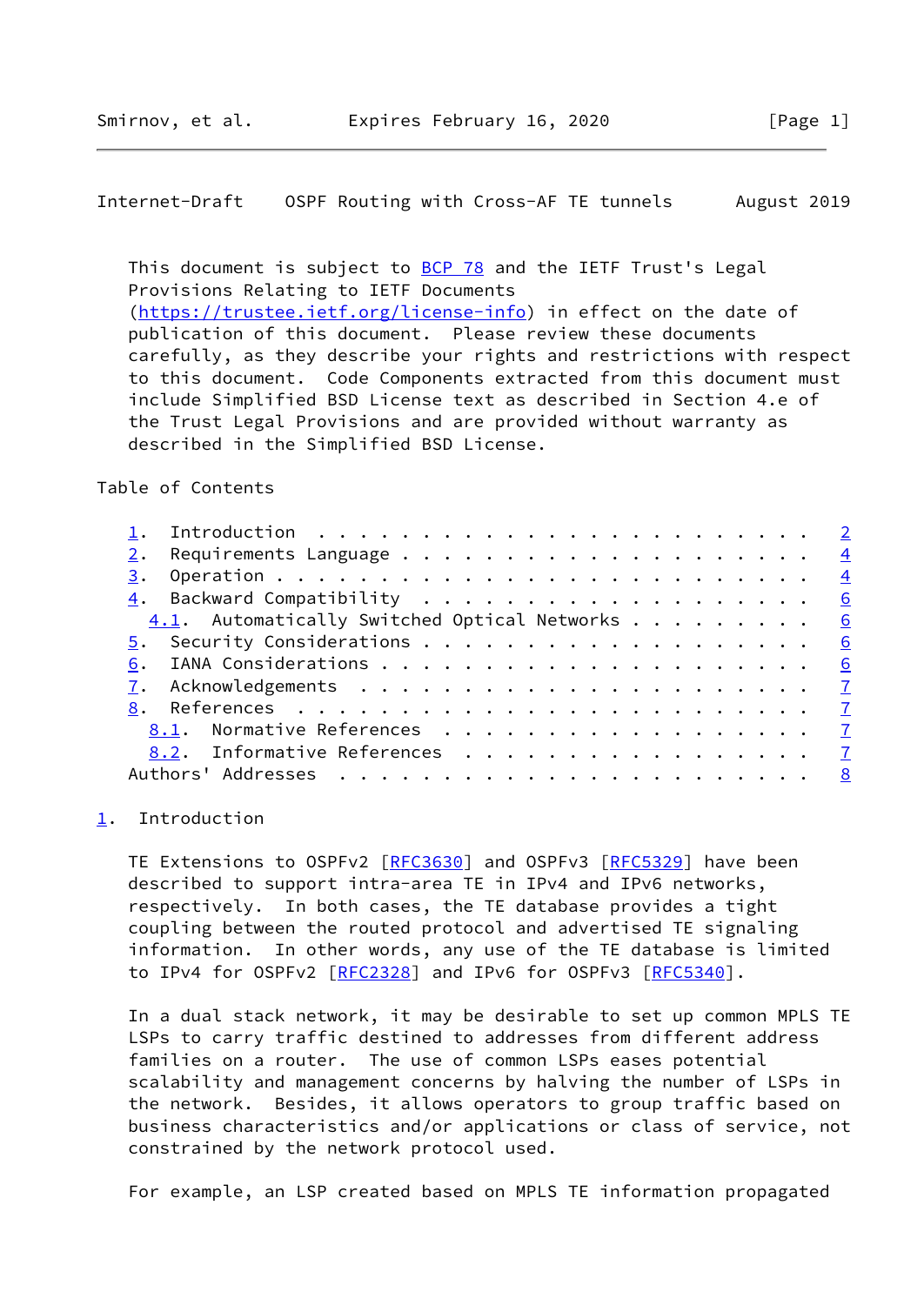by an OSPFv2 instance can be used to transport both IPv4 and IPv6 traffic, as opposed to using both OSPFv2 and OSPFv3 to provision a separate LSP for each address family. Even if in some cases the address family-specific traffic is to be separated, calculation from a common TE database may prove to be operationally beneficial.

| Smirnov, et al. | Expires February 16, 2020 | [Page 2] |
|-----------------|---------------------------|----------|
|                 |                           |          |

Internet-Draft OSPF Routing with Cross-AF TE tunnels August 2019

 During the SPF calculation on the TE tunnel head-end router, OSPF computes shortcut routes using TE tunnels. A commonly used algorithm for computing shortcuts is defined in [[RFC3906](https://datatracker.ietf.org/doc/pdf/rfc3906)]. For that, or any similar, algorithm to work with a common MPLS TE infrastructure in a dual-stack network, a requirement is to reliably map the X-AF addresses to the corresponding tail-end router. This mapping is a challenge because the LSAs containing the routing information are carried in one OSPF instance while the TE calculations may be done using a TE database from a different OSPF instance.

 A simple solution to this problem is to rely on the Router ID to identify a node in the corresponding OSPFv2 and OSPFv3 link state databases (LSDBs). This solution would mandate both instances on the same router to be configured with the same Router ID. However, relying on the correctness of configuration puts additional burden and cost on the operation of the network. The network becomes even more difficult to manage if OSPFv2 and OSPFv3 topologies do not match exactly, for example if area borders are chosen differently in the two protocols. Also, if the routing processes do fall out of sync (e.g., having different Router IDs for local administrative reasons), there is no defined way for other routers to discover such misalignment and to take corrective measures (such as to avoid routing traffic through affected TE tunnels or alerting the network administrators). The use of misaligned Router IDs may result in delivering the traffic to the wrong tail-end router, which could lead to suboptimal routing or even traffic loops.

This document describes an update to [\[RFC5786](https://datatracker.ietf.org/doc/pdf/rfc5786)] that allows for the easy identification of a router's local X-AF IP addresses. [\[RFC5786](https://datatracker.ietf.org/doc/pdf/rfc5786)] defined the Node IPv4 Local Address and Node IPv6 Local Address sub- TLVs of the Node Attribute TLV for a router to advertise additional local IPv4 and IPv6 addresses. However, [\[RFC5786](https://datatracker.ietf.org/doc/pdf/rfc5786)] did not describe the advertisement and usage of these sub-TLVs when the address family of the advertised local address differed from the address family of the OSPF traffic engineering protocol.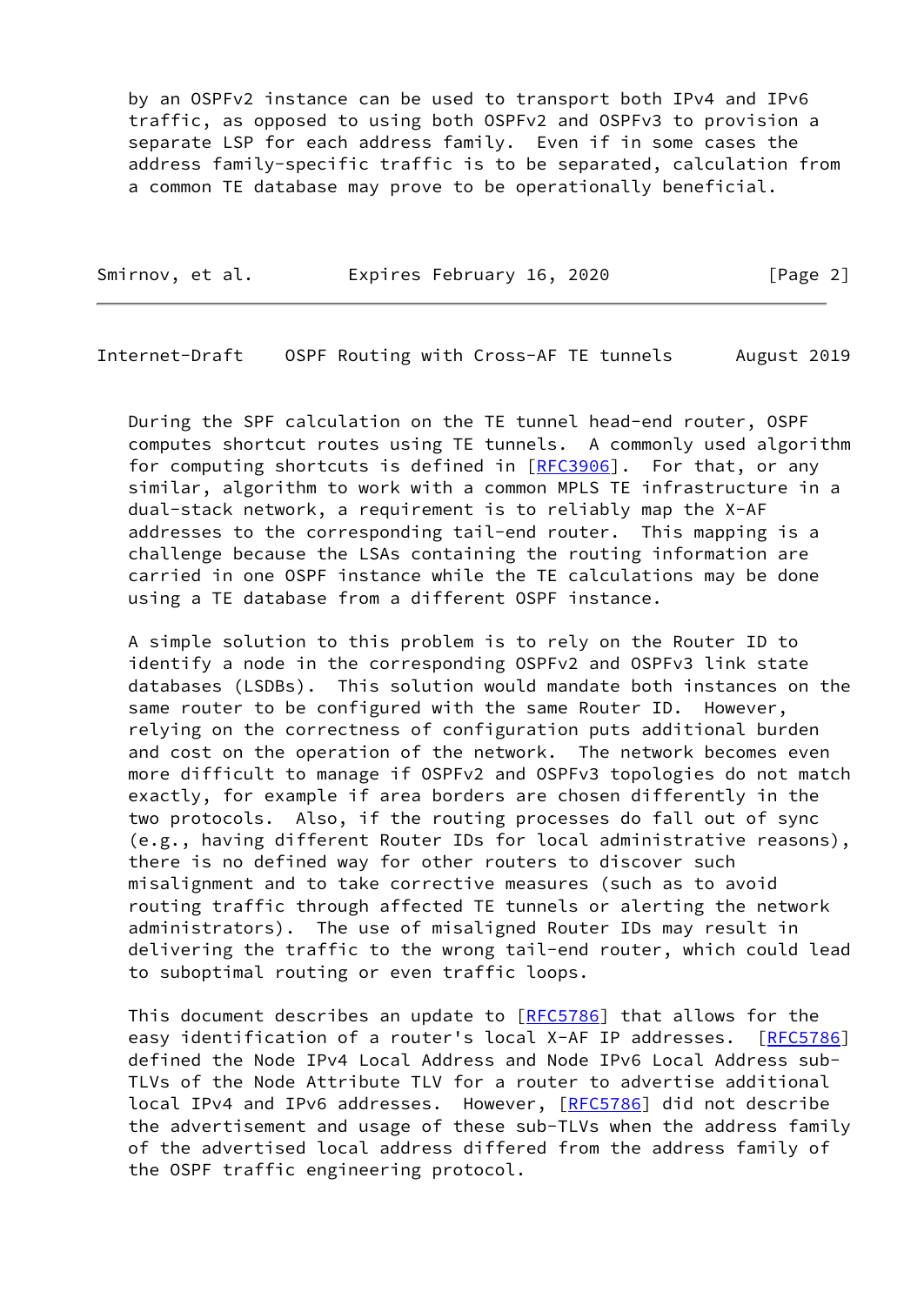This document updates [[RFC5786](https://datatracker.ietf.org/doc/pdf/rfc5786)] so that a router can also announce one or more local X-AF addresses using the corresponding Local Address sub-TLV. Routers using the Node Attribute TLV [\[RFC5786](https://datatracker.ietf.org/doc/pdf/rfc5786)] can include non-TE enabled interface addresses in their OSPF TE advertisements, and also use the same sub-TLVs to carry X-AF information, facilitating the mapping described above.

 The method specified in this document can also be used to compute the X-AF mapping of the egress Label Switching Router (LSR) for sub-LSPs of a Point-to-Multipoint LSP [\[RFC4461](https://datatracker.ietf.org/doc/pdf/rfc4461)]. Considerations of using Point-to-Multipoint MPLS TE for X-AF traffic forwarding is outside the scope of this document.

| Smirnov, et al. | Expires February 16, 2020 | [Page 3] |
|-----------------|---------------------------|----------|
|-----------------|---------------------------|----------|

<span id="page-3-1"></span>Internet-Draft OSPF Routing with Cross-AF TE tunnels August 2019

<span id="page-3-0"></span>[2](#page-3-0). Requirements Language

 The key words "MUST", "MUST NOT", "REQUIRED", "SHALL", "SHALL NOT", "SHOULD", "SHOULD NOT", "RECOMMENDED", "NOT RECOMMENDED", "MAY", and "OPTIONAL" in this document are to be interpreted as described in [BCP](https://datatracker.ietf.org/doc/pdf/bcp14) [14](https://datatracker.ietf.org/doc/pdf/bcp14) [[RFC2119\]](https://datatracker.ietf.org/doc/pdf/rfc2119) [\[RFC8174](https://datatracker.ietf.org/doc/pdf/rfc8174)] when, and only when, they appear in all capitals, as shown here.

<span id="page-3-2"></span>[3](#page-3-2). Operation

 To implement the X-AF routing technique described in this document, OSPFv2 will advertise the Node IPv6 Local Address sub-TLV and OSPFv3 will advertise the Node IPv4 Local Address sub-TLV, possibly in addition to advertising other IP addresses as documented by [\[RFC5786](https://datatracker.ietf.org/doc/pdf/rfc5786)].

 Multiple instances of OSPFv3 are needed if it is used for both IPv4 and IPv6 [\[RFC5838](https://datatracker.ietf.org/doc/pdf/rfc5838)]. The operation in this section is described with OSPFv2 as the protocol used for IPv4; that is the most common case. The case of OSPFv3 being used for IPv4 follows the same procedure as what is indicated for OSPFv2 below.

 On a node that implements X-AF routing, each OSPF instance advertises, using the Node Local Address sub-TLV, all X-AF IPv6 (for OSPFv2 instance) or IPv4 (for OSPFv3) addresses local to the router that can be used by Constrained SPF (CSPF) to calculate MPLS TE LSPs:

 OSPF instance MUST advertise the IP address listed in the Router Address TLV [\[RFC3630](https://datatracker.ietf.org/doc/pdf/rfc3630)], [[RFC5329](https://datatracker.ietf.org/doc/pdf/rfc5329)] of the X-AF instance maintaining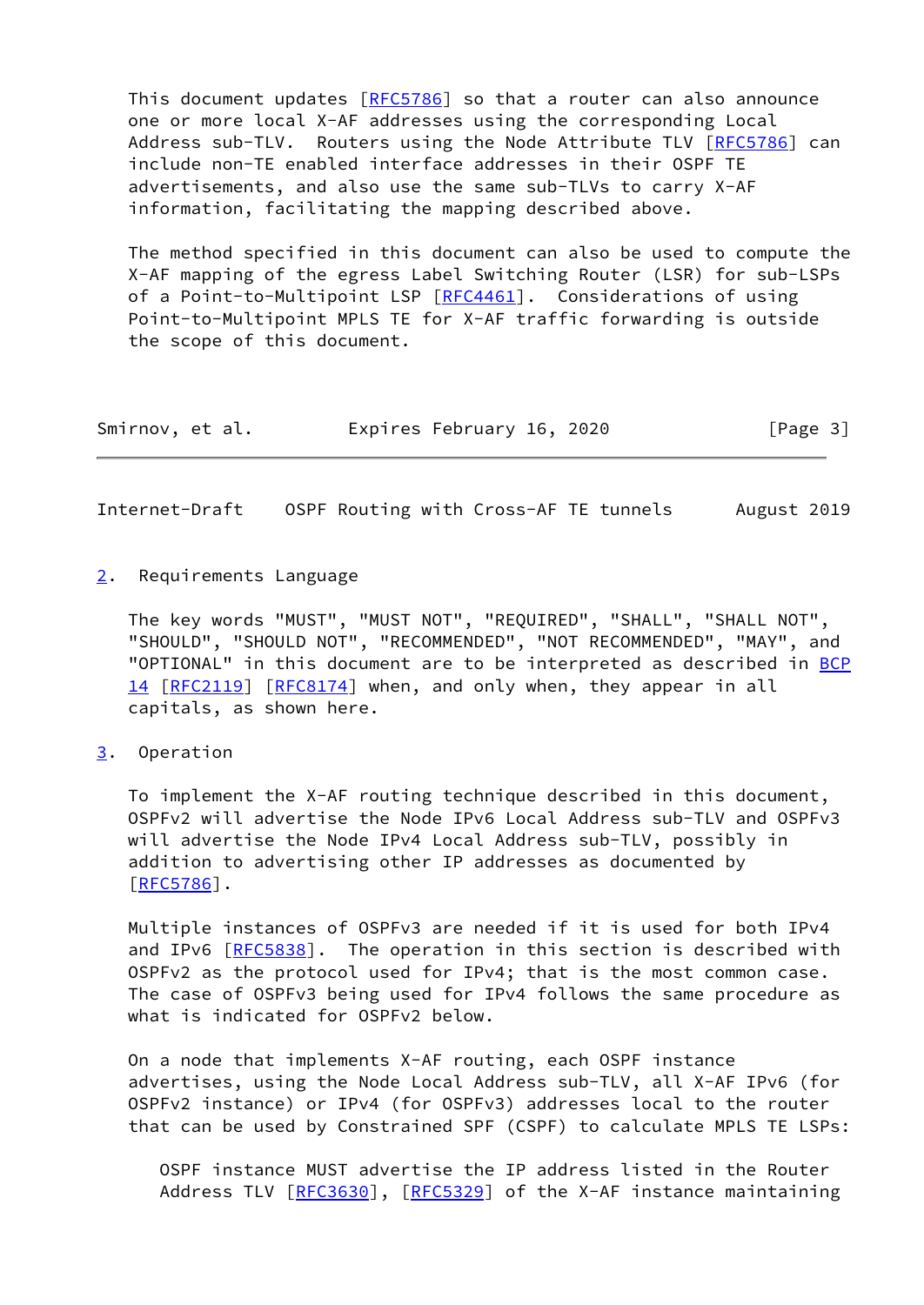the TE database.

 OSPF instance SHOULD include additional local addresses advertised by the X-AF OSPF instance in its Node Local Address sub-TLVs.

An implementation MAY advertise other local X-AF addresses.

 When TE information is advertised in an OSPF instance both natively (i.e. as per RFC [\[RFC3630](https://datatracker.ietf.org/doc/pdf/rfc3630)] or [[RFC5329](https://datatracker.ietf.org/doc/pdf/rfc5329)]) and as XAF Node Attribute TLV it is left to local configuration to determine which TE database is used to compute routes for the OSPF instance.

 On Area Border Routers (ABR), each advertised X-AF IP address MUST be advertised into at most one area. If OSPFv2 and OSPFv3 area border routers coincide (i.e., the areas for all OSPFv2 and OSPFv3 interfaces are the same), then the X-AF addresses MUST be advertised into the same area in both instances. This allows other ABRs connected to the same set of areas to know with which area to associate computed MPLS TE tunnels.

| Smirnov, et al. |  | Expires February 16, 2020 | [Page 4] |
|-----------------|--|---------------------------|----------|
|-----------------|--|---------------------------|----------|

Internet-Draft OSPF Routing with Cross-AF TE tunnels August 2019

 During the X-AF routing calculation, X-AF IP addresses are used to map locally created LSPs to tail-end routers in the Link State Database (LSDB). The mapping algorithm can be described as:

 Walk the list of all MPLS TE tunnels for which the computing router is a head-end. For each MPLS TE tunnel T:

- 1. If T's destination address is from the same address family as the OSPF instance associated with the LSDB, then the extensions defined in this document do not apply.
- 2. Otherwise it is a X-AF MPLS TE tunnel. Note tunnel's destination IP address.
- 3. Walk the X-AF IP addresses in the LSDBs of all connected areas. If a matching IP address is found, advertised by router R in area A, then mark the tunnel T as belonging to area A and terminating on tail-end router R. Assign the intra-area SPF cost to reach router R within area A as the IGP cost of tunnel T.

 After completing this calculation, each TE tunnel is associated with an area and tail-end router in terms of the routing LSDB of the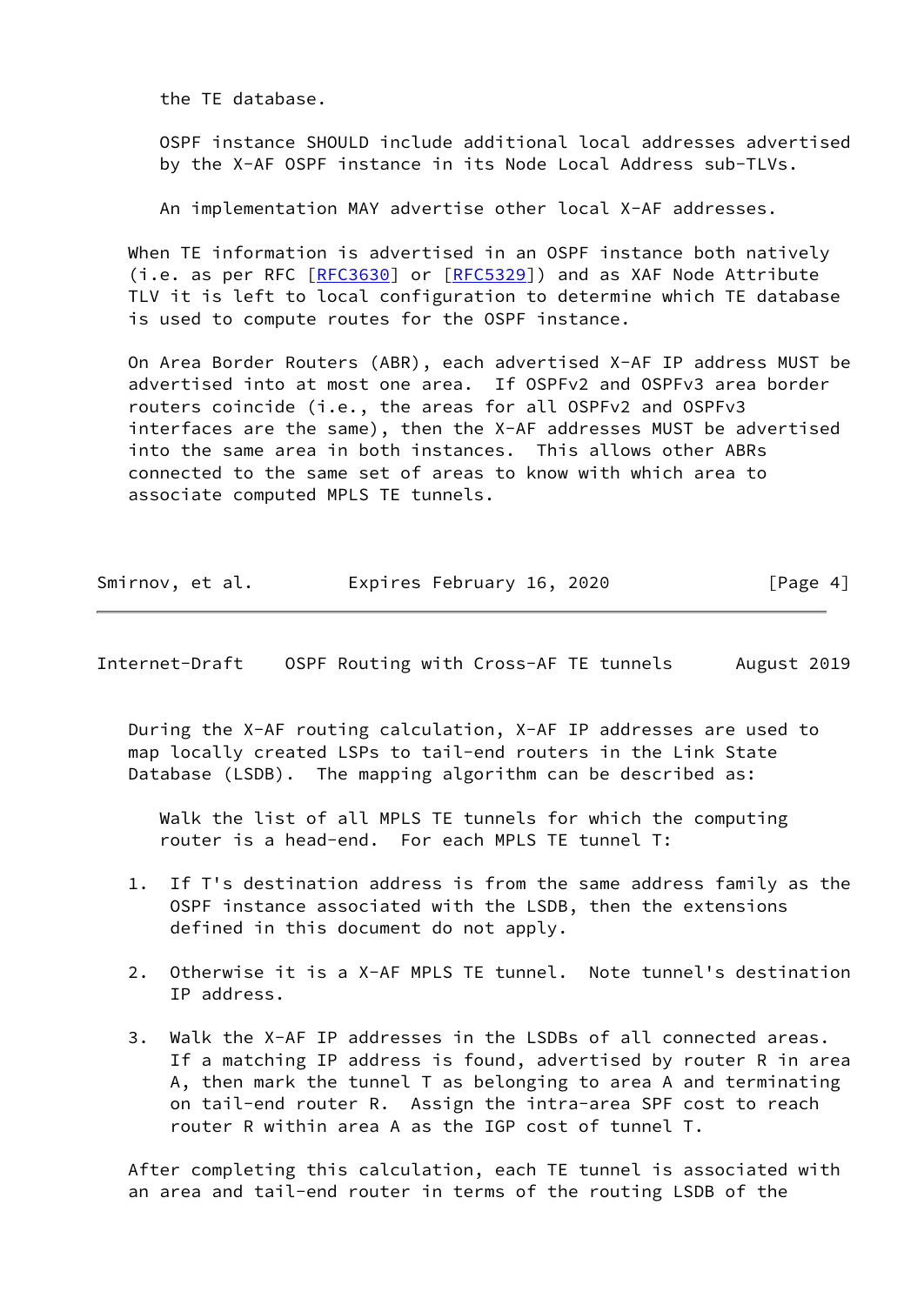computing OSPF instance and has a cost.

 The algorithm described above is to be used only if Node Local Address sub-TLV include X-AF information.

 Note that for clarity of description the mapping algorithm is specified as a single calculation. Actual implementations for the efficiency may choose to support equivalent mapping functionality without implementing the algorithm exactly as it is described.

 As an example, consider a router in a dual-stack network respectively using OSPFv2 and OSPFv3 for IPv4 and IPv6 routing. Suppose the OSPFv2 instance is used to propagate MPLS TE information and the router is configured to accept TE LSPs terminating at local addresses 198.51.100.1 and 198.51.100.2. The router advertises in OSPFv2 the IPv4 address 198.51.100.1 in the Router Address TLV, the additional local IPv4 address 198.51.100.2 in the Node IPv4 Local Address sub- TLV, and other Traffic Engineering TLVs as required by [\[RFC3630](https://datatracker.ietf.org/doc/pdf/rfc3630)]. If the OSPFv3 instance in the network is enabled for X-AF TE routing (that is, to use MPLS TE LSPs computed by OSPFv2 for IPv6 routing), then the OSPFv3 instance of the router will advertise the Node IPv4 Local Address sub-TLV listing the local IPv4 addresses 198.51.100.1 and 198.51.100.2. Other routers in the OSPFv3 network will use this information to reliably identify this router as the egress LSR for MPLS TE LSPs terminating at either 198.51.100.1 or 198.51.100.2.

| Smirnov, et al. | Expires February 16, 2020 | [Page 5] |
|-----------------|---------------------------|----------|
|                 |                           |          |

<span id="page-5-1"></span>Internet-Draft OSPF Routing with Cross-AF TE tunnels August 2019

<span id="page-5-0"></span>[4](#page-5-0). Backward Compatibility

 Only routers that serve as endpoints for one or more TE tunnels MUST be upgraded to support the procedures described herein:

- o Tunnel tailend routers advertise the Node IPv4 Local Address sub- TLV and/or the Node IPv6 Local Address sub-TLV.
- o Tunnel headend routers perform the X-AF routing calculation.

<span id="page-5-2"></span> Both the endpoints MUST be upgraded before the tailend starts advertising the X-AF information. Other routers in the network do not need to support X-AF procedures.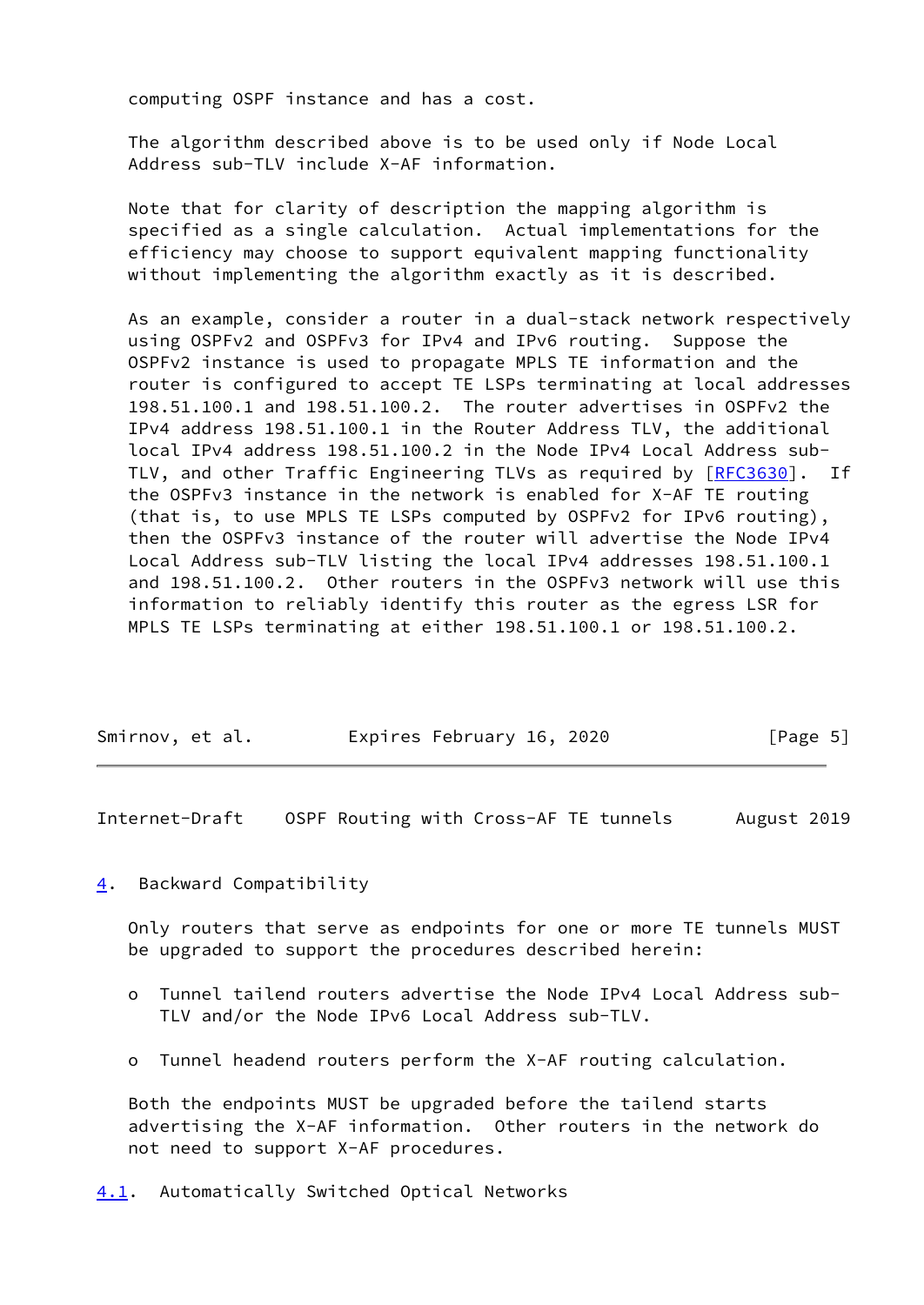[RFC6827] updates [[RFC5786](https://datatracker.ietf.org/doc/pdf/rfc5786)] by defining extensions to be used in an Automatically Switched Optical Network (ASON). The Local TE Router ID Sub-TLV is required for determining ASON reachability. The implication is that if the Local TE Router ID Sub-TLV is present in the Node Attribute TLV, then the procedures in [\[RFC6827](https://datatracker.ietf.org/doc/pdf/rfc6827)] apply, regardless of whether any X-AF information is advertised.

<span id="page-6-0"></span>[5](#page-6-0). Security Considerations

 This document describes the use of the Local Address sub-TLVs to provide X-AF information. The advertisement of these sub-TLVs, in any OSPF instance, is not precluded by [\[RFC5786](https://datatracker.ietf.org/doc/pdf/rfc5786)]. As such, no new security threats are introduced beyond the considerations in OSPFv2 [\[RFC2328](https://datatracker.ietf.org/doc/pdf/rfc2328)], OSPFv3 [[RFC5340](https://datatracker.ietf.org/doc/pdf/rfc5340)], and [\[RFC5786](https://datatracker.ietf.org/doc/pdf/rfc5786)].

 The X-AF information is not used for SPF computation or normal routing, so the mechanism specified here has no effect on IP routing. However, generating incorrect information, or tampering with the sub- TLVs may have an effect on traffic engineering computations. Specifically, TE traffic may be delivered to the wrong tail-end router, which could lead to suboptimal routing, traffic loops, or even expose the traffic to attacker inspection or modification. These threats are already present in other TE-related specifications, and their considerations apply here as well, including [\[RFC3630](https://datatracker.ietf.org/doc/pdf/rfc3630)] and [\[RFC5329](https://datatracker.ietf.org/doc/pdf/rfc5329)].

<span id="page-6-1"></span>[6](#page-6-1). IANA Considerations

This document has no IANA actions.

| Smirnov, et al. | Expires February 16, 2020 | [Page 6] |
|-----------------|---------------------------|----------|
|-----------------|---------------------------|----------|

<span id="page-6-3"></span>Internet-Draft OSPF Routing with Cross-AF TE tunnels August 2019

#### <span id="page-6-2"></span>[7](#page-6-2). Acknowledgements

 The authors would like to thank Peter Psenak and Eric Osborne for early discussions and Acee Lindem for discussing compatibility with ASON extensions. Also, Eric Vyncke, Ben Kaduk and Roman Danyliw provided useful comments.

We would also like to thank the authors of [RFC5786](https://datatracker.ietf.org/doc/pdf/rfc5786) for laying down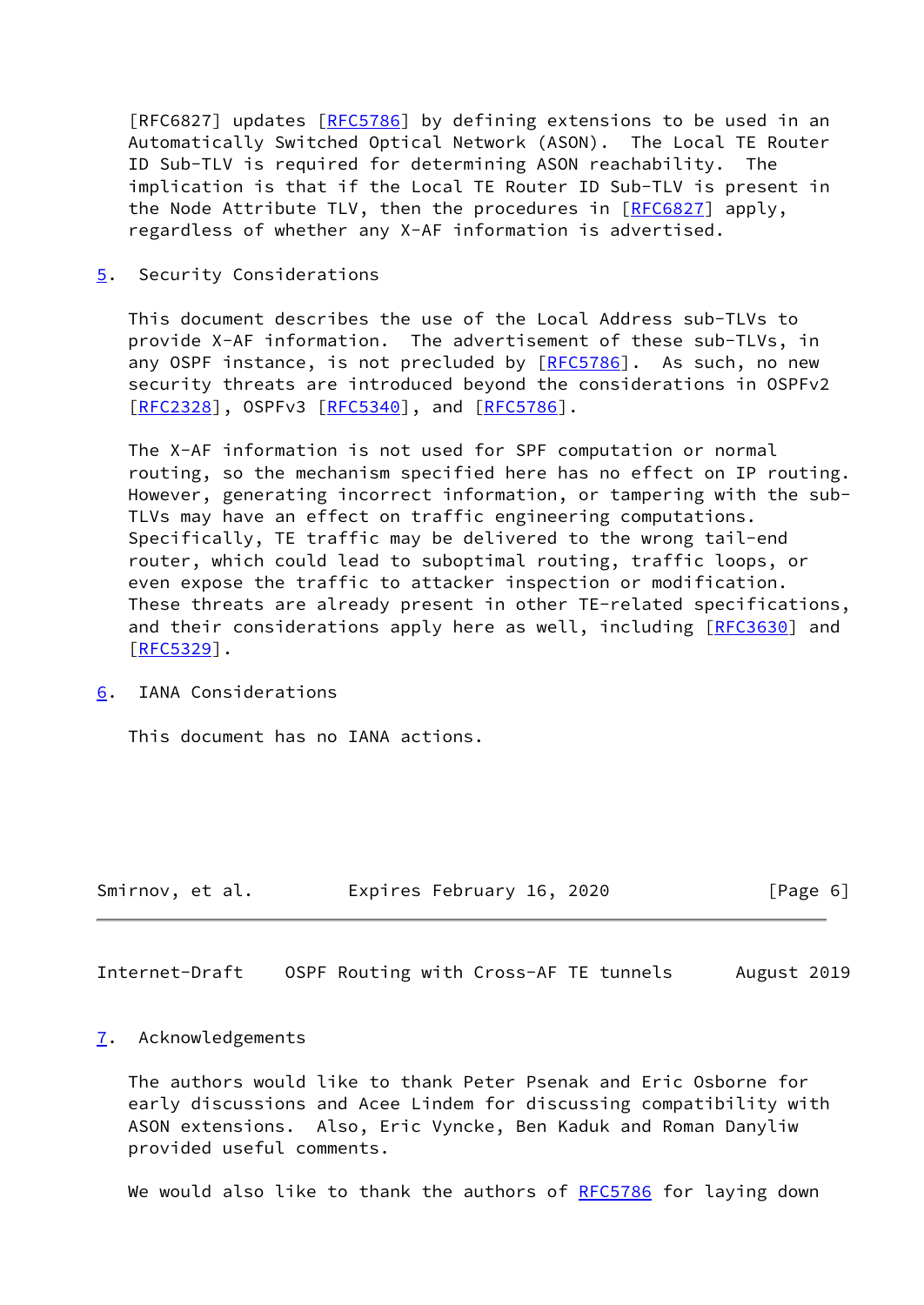the foundation for this work.

## <span id="page-7-0"></span>[8](#page-7-0). References

- <span id="page-7-1"></span>[8.1](#page-7-1). Normative References
	- [RFC2119] Bradner, S., "Key words for use in RFCs to Indicate Requirement Levels", [BCP 14](https://datatracker.ietf.org/doc/pdf/bcp14), [RFC 2119](https://datatracker.ietf.org/doc/pdf/rfc2119), DOI 10.17487/RFC2119, March 1997, <[https://www.rfc-editor.org/info/rfc2119>](https://www.rfc-editor.org/info/rfc2119).
	- [RFC3630] Katz, D., Kompella, K., and D. Yeung, "Traffic Engineering (TE) Extensions to OSPF Version 2", [RFC 3630,](https://datatracker.ietf.org/doc/pdf/rfc3630) DOI 10.17487/RFC3630, September 2003, <[https://www.rfc-editor.org/info/rfc3630>](https://www.rfc-editor.org/info/rfc3630).
	- [RFC5329] Ishiguro, K., Manral, V., Davey, A., and A. Lindem, Ed., "Traffic Engineering Extensions to OSPF Version 3", [RFC 5329,](https://datatracker.ietf.org/doc/pdf/rfc5329) DOI 10.17487/RFC5329, September 2008, <[https://www.rfc-editor.org/info/rfc5329>](https://www.rfc-editor.org/info/rfc5329).
	- [RFC5786] Aggarwal, R. and K. Kompella, "Advertising a Router's Local Addresses in OSPF Traffic Engineering (TE) Extensions", [RFC 5786](https://datatracker.ietf.org/doc/pdf/rfc5786), DOI 10.17487/RFC5786, March 2010, <[https://www.rfc-editor.org/info/rfc5786>](https://www.rfc-editor.org/info/rfc5786).
	- [RFC8174] Leiba, B., "Ambiguity of Uppercase vs Lowercase in [RFC](https://datatracker.ietf.org/doc/pdf/rfc2119) [2119](https://datatracker.ietf.org/doc/pdf/rfc2119) Key Words", [BCP 14](https://datatracker.ietf.org/doc/pdf/bcp14), [RFC 8174,](https://datatracker.ietf.org/doc/pdf/rfc8174) DOI 10.17487/RFC8174, May 2017, [<https://www.rfc-editor.org/info/rfc8174](https://www.rfc-editor.org/info/rfc8174)>.

<span id="page-7-2"></span>[8.2](#page-7-2). Informative References

- [RFC2328] Moy, J., "OSPF Version 2", STD 54, [RFC 2328](https://datatracker.ietf.org/doc/pdf/rfc2328), DOI 10.17487/RFC2328, April 1998, <[https://www.rfc-editor.org/info/rfc2328>](https://www.rfc-editor.org/info/rfc2328).
- [RFC3906] Shen, N. and H. Smit, "Calculating Interior Gateway Protocol (IGP) Routes Over Traffic Engineering Tunnels", [RFC 3906,](https://datatracker.ietf.org/doc/pdf/rfc3906) DOI 10.17487/RFC3906, October 2004, <[https://www.rfc-editor.org/info/rfc3906>](https://www.rfc-editor.org/info/rfc3906).

| Smirnov, et al. | Expires February 16, 2020 | [Page 7] |
|-----------------|---------------------------|----------|
|-----------------|---------------------------|----------|

<span id="page-7-3"></span>Internet-Draft OSPF Routing with Cross-AF TE tunnels August 2019

[RFC4461] Yasukawa, S., Ed., "Signaling Requirements for Point-to-